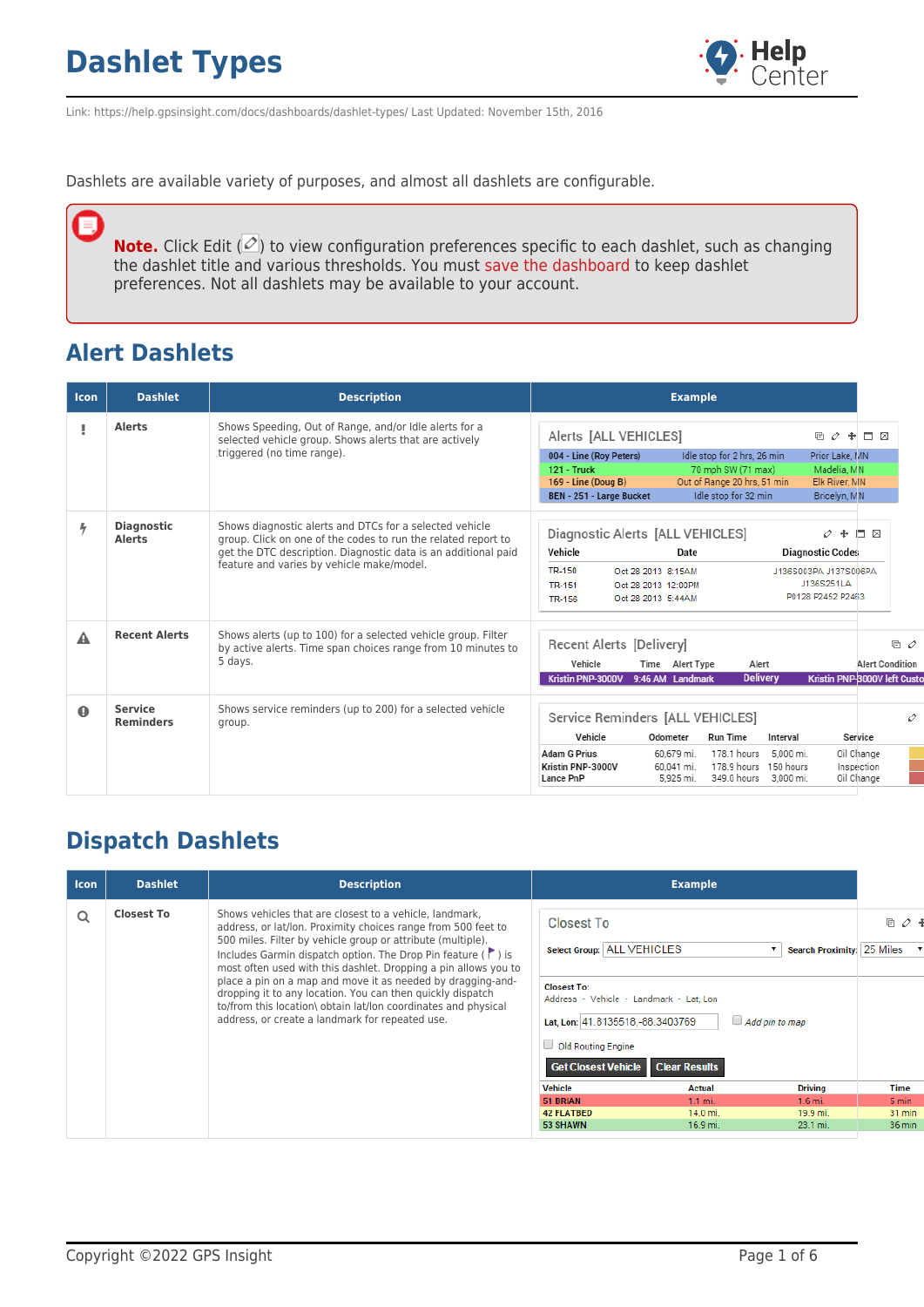

Link: https://help.gpsinsight.com/docs/dashboards/dashlet-types/ Last Updated: November 15th, 2016

| <b>Icon</b> | <b>Dashlet</b>                    | <b>Description</b>                                                                                                                                                                                                                                                                                                                                                                                                                                                                                                                                  | <b>Example</b>                                                                                                                                                                                                                                                                                                                                                                                                                                                                      |                                                                  |
|-------------|-----------------------------------|-----------------------------------------------------------------------------------------------------------------------------------------------------------------------------------------------------------------------------------------------------------------------------------------------------------------------------------------------------------------------------------------------------------------------------------------------------------------------------------------------------------------------------------------------------|-------------------------------------------------------------------------------------------------------------------------------------------------------------------------------------------------------------------------------------------------------------------------------------------------------------------------------------------------------------------------------------------------------------------------------------------------------------------------------------|------------------------------------------------------------------|
| Q           | <b>Closest To</b><br>Vehicle      | Shows vehicles that are closest to a set vehicle. Filter by<br>vehicle group.                                                                                                                                                                                                                                                                                                                                                                                                                                                                       | Closest To Vehicle [ALL VEHICLES]<br>Vehicle: 42 FLATBED<br>۷.<br>Old Routing Engine<br>Vehicle<br>Actual<br>Driving<br>46 AL (AL RAMI)<br>6.8 mi.<br>8.2 mi.<br><b>47 RICK (RICK ROGE)</b><br>9.7 mi.<br>14.5 mi.<br>59 SCOTT (SCOTT CAP)<br>14.9 mi.<br>10.1 mi.<br>50 GUY (GUY TRIO)<br>16.8 mi.<br>18.1 mi.                                                                                                                                                                     | $+$ $\Box$<br>O.<br>Time<br>13 min<br>21 min<br>22 min<br>29 min |
| ≑           | <b>Directions</b>                 | Shows driving directions from a vehicle, landmark, address, or<br>lat/lon to another vehicle, landmark, address, or lat/lon. Turn-<br>by-turn directions open within Google Maps.                                                                                                                                                                                                                                                                                                                                                                   | <b>Directions</b><br>From:<br>Vehicle - Landmark - Address - Lat. Lon<br>Vehicle: 31 FLATBED ▼<br>To:<br>Vehicle - Landmark - Address - Lat. Lon<br>Landmark: Public Storage<br>۷.                                                                                                                                                                                                                                                                                                  | o<br><b>Get Di</b>                                               |
| ≡           | <b>DVIR</b>                       | Shows recent Driver Vehicle Inspection Reports that have been<br>completed for Hours of Service functionality.                                                                                                                                                                                                                                                                                                                                                                                                                                      | $\frac{1}{n}\sum_{i=1}^n\frac{1}{n!}\sum_{i=1}^n\frac{1}{n!}\sum_{i=1}^n\frac{1}{n!}\sum_{i=1}^n\frac{1}{n!}\sum_{i=1}^n\frac{1}{n!}\sum_{i=1}^n\frac{1}{n!}\sum_{i=1}^n\frac{1}{n!}\sum_{i=1}^n\frac{1}{n!}\sum_{i=1}^n\frac{1}{n!}\sum_{i=1}^n\frac{1}{n!}\sum_{i=1}^n\frac{1}{n!}\sum_{i=1}^n\frac{1}{n!}\sum_{i=1}^n\frac{1}{n!}\sum_{i=1$                                                                                                                                      |                                                                  |
| €           | <b>Landmark</b><br><b>Stops</b>   | Shows vehicle visits (up to 500) to a landmark. Filter by vehicle<br>and/or landmark group. History choices range from 1 to 3<br>days. Click the landmark name to view related report. Visits<br>are only counted for landmarks that existed at the time of the<br>visit. Old visits to newly created landmarks will not show<br>retroactively.                                                                                                                                                                                                     | Landmark Stops [ALL VEHICLES]<br>Landmark<br>Visits<br><b>Total Time</b><br>Headquarters<br>15<br>6 days<br>South Yard<br>16 hours<br>1<br>North Yard<br>11 hours<br>1<br>$\overline{2}$<br>2 hours<br><b>Public Storage</b><br><b>Station 12</b><br>1                                                                                                                                                                                                                              | 回 ク<br>Idle Ti<br>14 min                                         |
| ⊠           | <b>HOS</b><br><b>Availability</b> | Shows all vehicles and drivers (if assigned) that are configured<br>for Hours of Service. The Reference ID of the driver's profile<br>must match the driver's HOS ID. Timezone is used to<br>accurately timestamp alerts received by the driver. The<br>dashlet shows current duty status and driving time left. Sort by<br>Now, Day, or Week. Clicking the location brings up the location<br>on a related map dashlet (if available). Columns are sortable.<br>Warning times are highlighted in yellow. Critical times are<br>highlighted in red. | <b>HOS Availability [ALL DRIVERS]</b><br>$\varphi + \Box$ $\boxtimes$<br><b>Driving Time Left</b><br><b>Driver</b><br><b>Vehicle</b><br>Now / Day / Week<br><b>Gain Time At</b><br><b>Duty Status</b><br>11/14/167:50<br><b>OFF</b><br>06:37 / 10:22 /<br><b>TR-150</b><br>Nord, John<br><b>PM</b><br>50:25<br>Russ, Danielle<br>08:00 / 11:00 /<br><b>OFF</b><br>N/A<br><b>TR-178</b><br>70:00<br><b>OFF</b><br>08:00 / 11:00 /<br>N/A<br><b>TR-203</b><br>Gaither, Shawn<br>70:00 |                                                                  |
|             | In-Cab<br><b>Notifications</b>    | Shows vehicles that are configured for in-cab notification. You<br>can manually trigger an in-cab notification from this dashlet to<br>invoke the notification inside a particular vehicle (typically<br>done for testing purposes).                                                                                                                                                                                                                                                                                                                | <b>In-Cab Notifications</b><br>$0 + \Box$ $\boxtimes$<br>Send Output To: Long 3900e Test - Buzzer<br>۷.<br><b>Trigger Output</b><br>Output<br><b>Vehicle</b><br><b>Off State</b><br>Label<br><b>Inserted Date</b><br><b>Sent Type</b><br>Nav2 Seat<br>Mar 7 2016<br>Output<br><b>Driver</b><br><b>Buzzer</b><br><b>Belt Test</b><br>Triggered<br>Alerted<br>11:09AM<br>Feb 24 2016<br>alert<br>Long 3900e<br><b>Buzzer</b><br>Driver<br>3:31PM<br>Alerted<br>Test                   |                                                                  |
| o           | <b>Landmarks</b>                  | Shows vehicles (10 to all) that are currently in a landmark.<br>Filter by vehicle and/or landmark group. Optionally, include<br>attribute column. Click a landmark name to see it on a related<br>map dashlet.                                                                                                                                                                                                                                                                                                                                      | Landmarks [ALL VEHICLES]<br>$0 \ \mathcal{O} + \Box \ \boxtimes$<br>Landmark<br>Gate code<br>Num Vehicles<br><b>Henkel Building</b><br>34 vehicles<br>1234<br><b>TRGC Compound</b><br>4 vehicles<br>0974<br>Raintree<br>2 vehicles<br><b>Desert Ridge Shopping Center</b><br>2 vehicles<br>6549<br>2 vehicles                                                                                                                                                                       |                                                                  |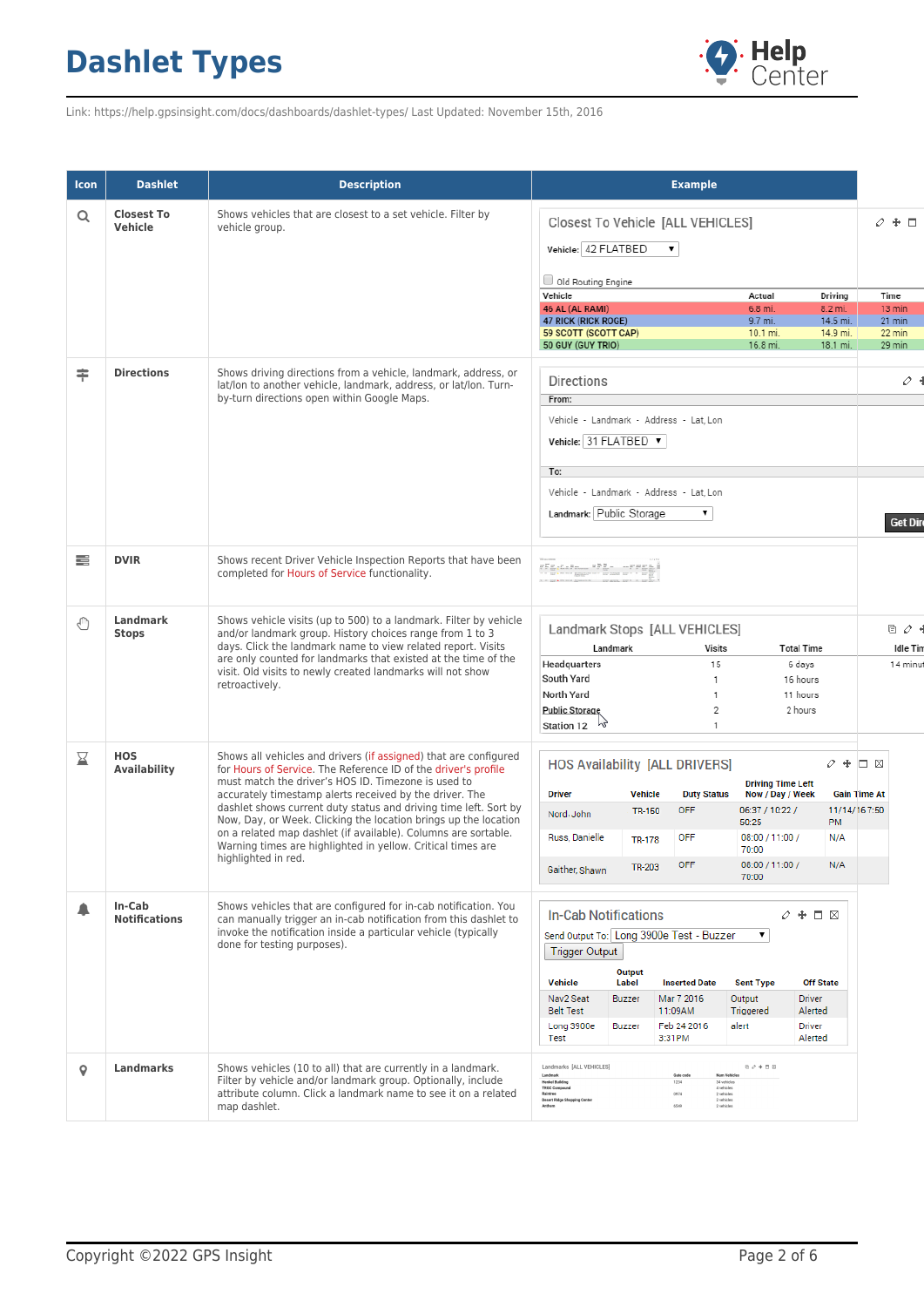

Link: https://help.gpsinsight.com/docs/dashboards/dashlet-types/ Last Updated: November 15th, 2016

| Icon | <b>Dashlet</b>       | <b>Description</b>                                                                                                                                                                                                                                                                                                                                                                                                                                                                                                                                                                      | <b>Example</b>                                                                                                                                                                                                                                                                                                                                                                                                                                                                                                                                                                                                                                                                                                                                                                                                                                                                                                                                                                 |                                                                     |
|------|----------------------|-----------------------------------------------------------------------------------------------------------------------------------------------------------------------------------------------------------------------------------------------------------------------------------------------------------------------------------------------------------------------------------------------------------------------------------------------------------------------------------------------------------------------------------------------------------------------------------------|--------------------------------------------------------------------------------------------------------------------------------------------------------------------------------------------------------------------------------------------------------------------------------------------------------------------------------------------------------------------------------------------------------------------------------------------------------------------------------------------------------------------------------------------------------------------------------------------------------------------------------------------------------------------------------------------------------------------------------------------------------------------------------------------------------------------------------------------------------------------------------------------------------------------------------------------------------------------------------|---------------------------------------------------------------------|
| ☆    | <b>Last Stops</b>    | Show the last stops (up to 25) for a selected vehicle. (Click a<br>vehicle from the Vehicle Selector dashlet.)                                                                                                                                                                                                                                                                                                                                                                                                                                                                          | Last Stops [53 SHAWN]<br>Last 10 Stops: Stop Time & Duration<br>6817 Arthur Rd, West Chicago<br>12:55<br>in progress<br>Dec 02<br>11:59 21 min<br>Headquarters<br>09:09 2 hrs, 20 min<br>6817 Arthur Rd, West Chicago<br>21:01 10 hrs, 51 min<br>North Yard<br>Dec 01<br>1909 W 73rd St, Eledford Park<br>4 hrs, 13 min<br>15:38<br>920 Windy Point Dr. Glendale Heights<br>4 hrs, 12 min<br>10:17<br>1600 W Fullerton Ave, Addison<br>09:48<br>5 min<br>09:16 27 min<br>Headquarters<br>North Yard<br>18:25 13 hrs, 28 min<br>Nov 30<br>160 Albright Rd, Montgomery<br>13:59 3 hrs, 40 min                                                                                                                                                                                                                                                                                                                                                                                    | ◎ ♪                                                                 |
| w    | Map                  | Shows a 2D map with current locations of a selected vehicle<br>group. Edit options allow you to filter by vehicle status<br>(running, stopped, stopped for a set time period). You can also<br>adjust or hide vehicle/driver labels, add landmarks to the map<br>(up to 500 by default), adjust map height and zoom options,<br>and more. On the map control, toggle between Clusters,<br>Traffic\ Service Reminders, Points of Interest, Map View,<br>Satellite View, or Street View. Click and drag a vehicle icon to<br>an open space on the dashboard to follow a vehicle.          | Map [ALL VEHICLES]<br><b>Dupuque</b><br><b>POS</b><br>$\hat{\mathbb{Q}}$<br>9<br>$\mathcal{P}$<br>Rockford<br>⌒<br><sup>&gt;</sup><br>K.<br><b>Scharmburg</b><br>v<br>Chicago<br>C 57 HARRY<br>10<br>38<br>Na <sub>L</sub><br>謆<br>88<br>294<br>Gary <b>Ford</b><br>tai<br>55 JOHN<br>$T_+$ enport<br>局<br>$\overline{57}$<br>65<br>Google<br>Map data @2015 Google Terms of Use<br>Learn more about the Map dashlet.                                                                                                                                                                                                                                                                                                                                                                                                                                                                                                                                                          | ◎ ♪<br>Map<br>South Ben<br>Report                                   |
| A    | Route                | Shows estimated driving distance, time, and directions for a<br>selected route OR for a list of ad hoc addresses, landmarks, or<br>points. Includes a dispatch option for Garmin or driver email<br>address, which allow drivers to leverage audible turn-by-turn<br>directions (via Garmin device or via mapping apps within a<br>smart device such as iPhone or Android). If no email address is<br>listed for a driver, type an address from the dashlet. Includes<br>options to optimize (re-order according to the most efficient<br>path). Includes a map option via Google Maps. | Route [ALL VEHICLES]<br>Start:<br>Dispatch Center B<br>$\overline{\mathbf v}$<br>same<br>Dispatch Center C<br>$\overline{\mathbf v}$<br>End:<br>∩<br>Add:<br>$\overline{\mathbf v}$<br>Headquarters<br>$\overline{\mathbf v}$<br>Load:<br>delete<br>--- OPTIMIZED STOP ORDER ---<br>Landmark: Dispatch Center B --- START ---<br>Landmark: Headquarters<br>Landmark: Dispatch Center C --- END ---<br>--- Total distance: 55.9 miles ---<br>--- Total time: 1 hour, 9 min ---<br>--- DIRECTIONS ---<br>--- Depart Landmark: Dispatch Center B.<br>--- Head north onto South 33rd Avenue. Drive 0.2 miles.<br>--- Continue. Drive 0.2 miles.<br>--- Continue onto Black Canyon Freeway (I 17; US 60). Drive 0.7 miles.<br>--- Continue. Drive 1 mile.<br>Continuo onto Dangeo Fraguesi (140) Drive 4.3 milas<br>✔ Optimize<br>(optional)<br><b>Save</b><br>Route Name:<br>$\overline{\mathbf{v}}$<br><b>Send</b><br>Dispatch:   AL 3900e<br>Learn more about the Route dashlet. | $\scriptstyle\mathcal{O}$ .<br>Get<br><b>Map This</b>               |
|      | <b>Stop Location</b> | Shows locations of stopped vehicles (up to 10 hours). Filter by<br>vehicle group.                                                                                                                                                                                                                                                                                                                                                                                                                                                                                                       | Stop Location [Vans]<br>31 FLATBED (RYAN EVANS)<br>Stopped 22 hrs, 22 min<br>Addison, IL<br>Stopped 2 hrs, 22 min<br><b>42 FLATBED (BRIAN IANS)</b><br>50 GUY (GUY TRIO)<br>Stopped 34 min<br>51 BRIAN (BRIAN LANC)<br>Stopped 4 hrs, 39 min                                                                                                                                                                                                                                                                                                                                                                                                                                                                                                                                                                                                                                                                                                                                   | 重 ク 争 口<br>Bloomingdale, IL<br>Carol Stream, IL<br>North Aurora, IL |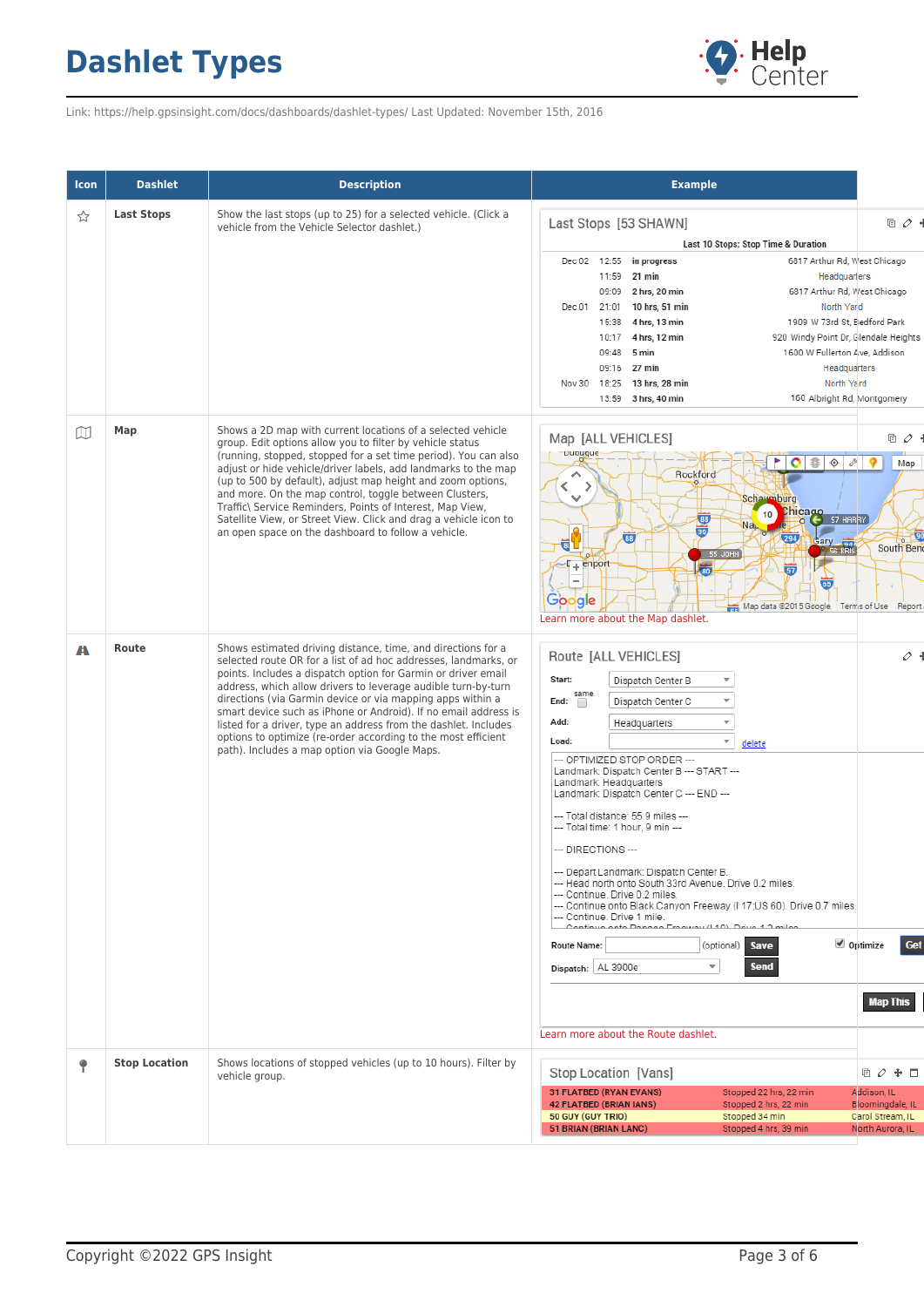

Link: https://help.gpsinsight.com/docs/dashboards/dashlet-types/ Last Updated: November 15th, 2016

| <b>Icon</b> | <b>Dashlet</b>             | <b>Description</b>                                                                                                                                                                                                                                                                                                                                                                                                                                                                                                                                                                                                                      | <b>Example</b>                                                                                                                                                                                                                                                                                                                                                                                                                                                                                             |
|-------------|----------------------------|-----------------------------------------------------------------------------------------------------------------------------------------------------------------------------------------------------------------------------------------------------------------------------------------------------------------------------------------------------------------------------------------------------------------------------------------------------------------------------------------------------------------------------------------------------------------------------------------------------------------------------------------|------------------------------------------------------------------------------------------------------------------------------------------------------------------------------------------------------------------------------------------------------------------------------------------------------------------------------------------------------------------------------------------------------------------------------------------------------------------------------------------------------------|
|             | Vehicle<br><b>Selector</b> | Shows status and location for vehicles in your fleet. Filter by<br>vehicle group, vehicle status (running, stopped, stopped for a<br>set time period), attribute, speed, device, label, location, color,<br>or update interval. Add columns for Device Type,<br>Year/Make/Model, Run Time, Location, and Attributes. Use the<br>check boxes to temporarily hide certain vehicles from<br>appearing on related dashlets/graphs, or use the Filter box to<br>temporarily hide all vehicles that match the closest string<br>(wildcard * allowed). Click and drag a vehicle icon to an open<br>space on the dashboard to follow a vehicle. | Vehicle Selector<br>$0$ $0$ $+$ $ 0$<br>Vehicle Group: ALL VEHICLES<br>- Select to Add -<br>Filter<br>Colort/Desalert All<br>Alternate Name Color<br>Label<br>Vehicle<br>Location<br>Desire<br>Hours Speed<br>1999 Hond<br>157.5 9:36 AM<br>Heritage Academ<br>2013 Myundai<br>8:07 AM (verified 8:07 AM) SUS01<br>$-8000$<br>1964 Dodge Dodge 320.5 4:44 PM May 15 (verified<br>6 330 hrs 4:24 AM)<br>$-8002 - 01$<br><b>Phoenix 47</b><br>Red<br>2016 Jeep Grand 149.4 8:11 AM<br>$\sqrt{8003}$<br>SU501 |

#### **Graph Dashlets**

| <b>Icon</b> | <b>Dashlet</b>                                                                                                                                                                                                    | <b>Description</b>                                                                                                                                                                                                                                                | <b>Example</b>                                                                                                          |                                |
|-------------|-------------------------------------------------------------------------------------------------------------------------------------------------------------------------------------------------------------------|-------------------------------------------------------------------------------------------------------------------------------------------------------------------------------------------------------------------------------------------------------------------|-------------------------------------------------------------------------------------------------------------------------|--------------------------------|
| "           | <b>Comparison</b><br><b>Graphs</b>                                                                                                                                                                                | Shows comparisons (horizontal bar chart) against two vehicle<br>groups for Idle Hours, Miles Driven, Speeding, and/or MPG<br>(avg). History choices range from Yesterday to the last 30<br>days. Show totals or averages per vehicle.                             | <b>Comparison Graphs [ALL VEHICLES]</b><br>Reference Group: Vans<br>▼                                                   | 目 $\rho$ 。<br><b>ALL VEHIC</b> |
|             |                                                                                                                                                                                                                   |                                                                                                                                                                                                                                                                   | 291                                                                                                                     |                                |
|             |                                                                                                                                                                                                                   |                                                                                                                                                                                                                                                                   | Speeding<br>278                                                                                                         |                                |
|             |                                                                                                                                                                                                                   |                                                                                                                                                                                                                                                                   | 100<br>150<br>Ó<br>50<br>200                                                                                            | 250                            |
| <b>Jali</b> | <b>Group Graphs</b>                                                                                                                                                                                               | Shows comparisons (horizontal bar chart) against vehicles in a<br>selected vehicle group (up to 500) for Miles Driven, Idle Hours,<br>Hours of Operation, and/or Speed Violations. History choices<br>range from Yesterday to the last 30 days to a specific date | Group Graphs [Vans]<br>Idle Hours: 7 Days                                                                               | 回 ク                            |
|             |                                                                                                                                                                                                                   | range (entered as YYYYMMDD). Click an item in the graph to<br>launch a related report. For Miles Driven and Speed Violations                                                                                                                                      | 52 KEN                                                                                                                  |                                |
|             |                                                                                                                                                                                                                   | graphs, you can also click the legend items to launch a related                                                                                                                                                                                                   | 31 FLATBED                                                                                                              | 0.8                            |
|             |                                                                                                                                                                                                                   | report for the selected range of vehicles.                                                                                                                                                                                                                        | 0.4<br>50 GUY                                                                                                           |                                |
|             |                                                                                                                                                                                                                   |                                                                                                                                                                                                                                                                   | 0.3<br>42 FLATBED                                                                                                       |                                |
|             |                                                                                                                                                                                                                   |                                                                                                                                                                                                                                                                   | 0.2<br>51 BRIAN                                                                                                         |                                |
|             |                                                                                                                                                                                                                   |                                                                                                                                                                                                                                                                   | 0.4<br>0<br>0.1<br>0.2<br>0.3<br>0.5<br>0.6<br>0.7                                                                      | 0.8                            |
| 佪           | <b>Utilization</b><br>Available with hierarchy feature (Enterprise accounts).<br>Provides summary information (totals) for nodes in a selected<br>Rollup<br>hierarchy. Includes totals for number of vehicles and | <b>Utilization Rollup</b>                                                                                                                                                                                                                                         | o                                                                                                                       |                                |
|             |                                                                                                                                                                                                                   | overlapping trips, metrics, or attributes. Access the Color                                                                                                                                                                                                       | Node<br>Vehicles<br><b>Distance</b><br><b>Engine Hours</b><br><b>Idle Time</b>                                          | Trips                          |
|             |                                                                                                                                                                                                                   | Editor through this dashlet, which allows you to create and                                                                                                                                                                                                       | 13<br>1.976.10 mi.<br>78.3 hrs<br>10.1 hrs &<br>Region 1<br>1,976.10 mi.<br>78.3 hrs<br>10.1 hrs &<br>Division 1A<br>13 | 353<br>353                     |
|             |                                                                                                                                                                                                                   | save custom color scales that you can apply to the data.                                                                                                                                                                                                          | 144.80 mi.<br>5.2 hrs<br>14 min 2<br>Sales<br>1                                                                         | 29                             |
|             |                                                                                                                                                                                                                   |                                                                                                                                                                                                                                                                   | 1.9 his $\sqrt{2}$<br>8.0 hrs<br>1<br>133.70 mi.<br>Support                                                             | 40                             |
|             |                                                                                                                                                                                                                   |                                                                                                                                                                                                                                                                   | Delivery<br>1,697.60 mi.<br>65.1 hrs<br>7.9 hrs &<br>11                                                                 | 284                            |
|             |                                                                                                                                                                                                                   |                                                                                                                                                                                                                                                                   |                                                                                                                         |                                |
| m           | <b>Vehicle Graphs</b>                                                                                                                                                                                             | Shows graphed data (bar chart) for a selected vehicle for MPG,<br>Miles Driven, and/or Idle Time. Frequency choices range from<br>Daily to Monthly. History choices range from the last 3 to 7<br>days.                                                           | Vehicle Graphs [52 KEN]<br><b>Idle Hours</b><br>15 <sup>5</sup><br>14.3<br>13.7<br>13<br>$12.5 -$                       | $\mathbb{R}$ $\varphi$ .       |
|             |                                                                                                                                                                                                                   |                                                                                                                                                                                                                                                                   | 10 <sup>°</sup><br>$7.5 -$<br>5<br>$2.5^{\circ}$<br>$\Omega$<br>Sep<br>Oct<br>May<br>Jun<br>Jul<br>Aug                  | 9.9<br>Nov                     |

### **Messaging Dashlets**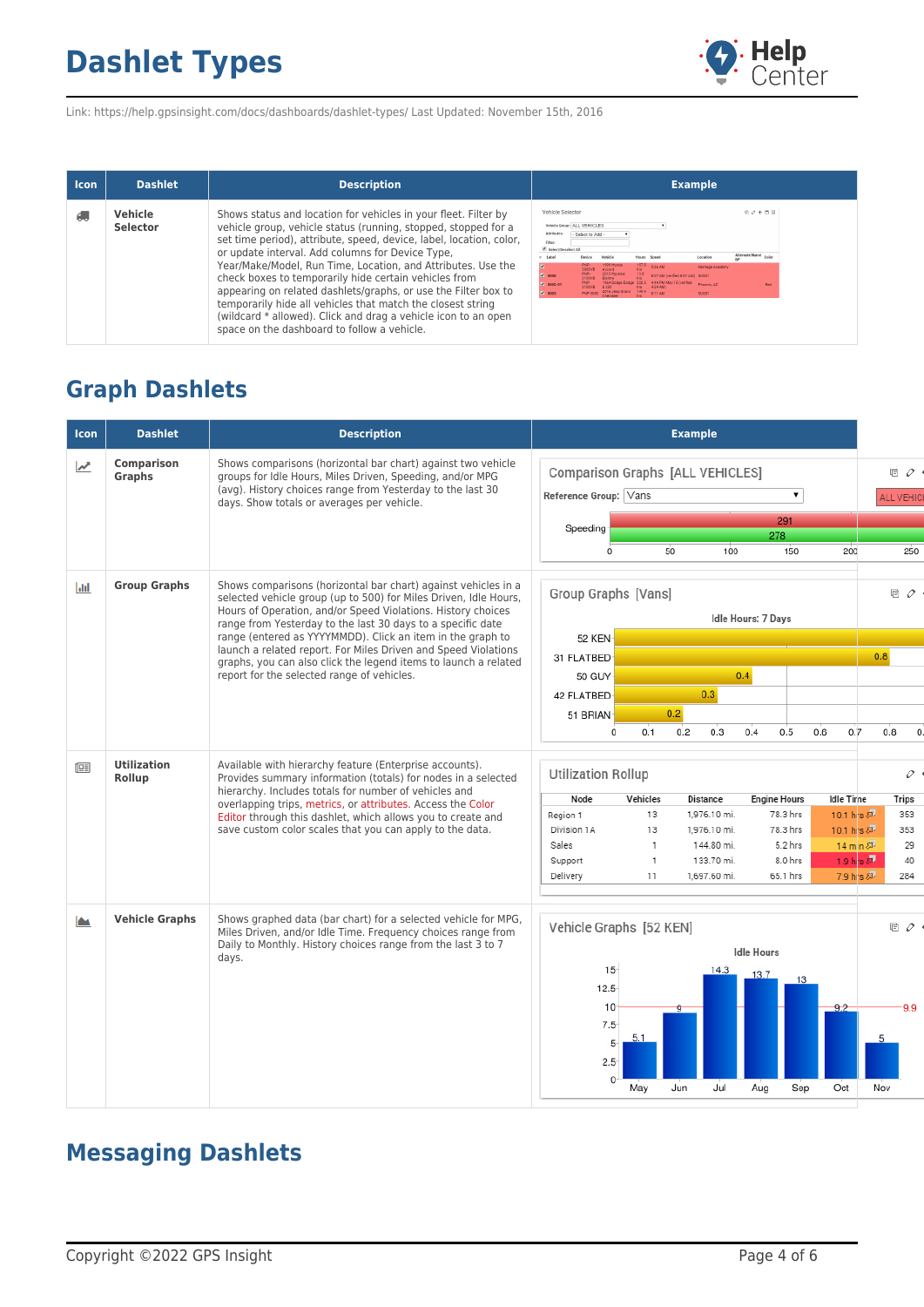

Link: https://help.gpsinsight.com/docs/dashboards/dashlet-types/ Last Updated: November 15th, 2016

| <b>Icon</b> | <b>Dashlet</b>                       | <b>Description</b>                                                                                                                                                                                                                                                                                                                                                                                       | <b>Example</b>                                                                                                                                                                                                                                                                                                                                                |                                            |
|-------------|--------------------------------------|----------------------------------------------------------------------------------------------------------------------------------------------------------------------------------------------------------------------------------------------------------------------------------------------------------------------------------------------------------------------------------------------------------|---------------------------------------------------------------------------------------------------------------------------------------------------------------------------------------------------------------------------------------------------------------------------------------------------------------------------------------------------------------|--------------------------------------------|
| 1           | Garmin                               | Send Garmin messages, send Garmin dispatches, and show<br>Garmin message history (up to 30 days) for inbound<br>messages (sent by drivers)\ outbound messages (sent to<br>drivers), and dispatches. Filter by vehicle group and update<br>interval. Hover over icons to view message type (e.g.,<br>Outbound Text Message, Inbound Text Message, Dispatch, or<br>Message Queue).                         | Garmin [Delivery]<br>Message History Send Message<br>Dispatch<br>From<br>To<br>Message<br>Ø<br>APH<br>APH 3900G idled 8 min at 29856 N 62nd St, Cave Creek<br>qpsinsight1 3900G at 10:39 AM (33.7562,-111.9477)<br>Ø<br>John John GTI idled 8 min at 3059 Eastchester Dr,<br>Read <sup>0</sup><br>High Point at 3:12 PM (36.0622,-79.9617)<br>gpsinsight1 GTI | 回 ク<br>Sent<br>Tue 12:39 PM<br>Fri 3:12 PM |
| m           | <b>Garmin Custom</b><br><b>Forms</b> | Show custom form receipts by type and vehicle group (14<br>day history).                                                                                                                                                                                                                                                                                                                                 | Custom Form: Delivery Tonnage [ALL VEHICLES]<br>晒<br><b>Received</b><br>Value<br><b>Item</b><br>Vehicle<br>8:36 AM<br><b>Tonnage Delivered</b><br>Truck 150<br><b>Material</b><br><b>Crushed Stone</b><br><b>Stop</b><br><b>Customer A</b>                                                                                                                    | ⊘                                          |
| ⊠           | <b>SMS/Email</b><br><b>Messaging</b> | Send SMS messages, send Email, and show SMS/Email<br>Messaging history (up to 30 days, up to 500 messages) for<br>sent and received messages. Filter by update interval,<br>queries, and messages. Optionally display a "new message<br>alert" in your browser as new messages are received.<br>Messages are grouped by conversation thread. Click a thread<br>to view all messages in the conversation. | SMS/Email Messaging<br>咱 ⊘ ♣ ่ ่ ่ ่ ⊠<br>SMS Message Inbox Send SMS Message Send Email<br>Kristin Lisson 40 seconds ago<br>Ok thanks. Nevermind then.<br>Roh Gop 2 hours ago<br>I'll take the extra shift tonight                                                                                                                                            | с                                          |
|             |                                      |                                                                                                                                                                                                                                                                                                                                                                                                          | SMS/Email Messaging<br>SMS Message Inbox   Send SMS Message   Send Email<br>←<br>Kristin Lisson's Messages                                                                                                                                                                                                                                                    | □ ♪ ♣ □ ⊠<br>c                             |
|             |                                      |                                                                                                                                                                                                                                                                                                                                                                                                          | 05/11/2016<br><b>⊠</b> fleetmngr 13:11:29<br>Ok thanks. Nevermind then.                                                                                                                                                                                                                                                                                       |                                            |
|             |                                      |                                                                                                                                                                                                                                                                                                                                                                                                          | <b>■ fleetmngr</b> 11:47:22<br>How much longer will you be at the job site?<br>5553153843 (Kristin Lisson) 11:47:59<br>Estimate 25 min.                                                                                                                                                                                                                       |                                            |

#### **Utility Dashlets**

| <b>Icon</b> | <b>Dashlet</b> | <b>Description</b>                                                                                                      | <b>Example</b>                                                                                                                                                                                                                                                                                                                                                                                                                     |
|-------------|----------------|-------------------------------------------------------------------------------------------------------------------------|------------------------------------------------------------------------------------------------------------------------------------------------------------------------------------------------------------------------------------------------------------------------------------------------------------------------------------------------------------------------------------------------------------------------------------|
| ⊙           | Clock          | Shows the current date and time for the selected timezone. Includes<br>options for daylight savings and 12-hour format. | Clock<br>$\varphi + \Box$ $\boxtimes$<br>Current CST Time: December 02, 2015<br>13:47:55                                                                                                                                                                                                                                                                                                                                           |
| F.          | <b>News</b>    | Shows the latest product updates.                                                                                       | <b>GPS Insight News</b><br><b>Updated: Oct 12, 2018</b><br>• Check out videos from INSIGHT18, our virtual user conference!<br>. Drag a Vehicle from a Map onto the Dashboard to Create an instant "Follow Me"<br>• GPS Insight ELD Solution Now Registered and Certified with the FMCSA<br>• GPS Insight Ranked on 2017 Inc. 5000 for Eighth Consecutive Year<br>. Help Center: Check out the latest features added to GPS Insight |